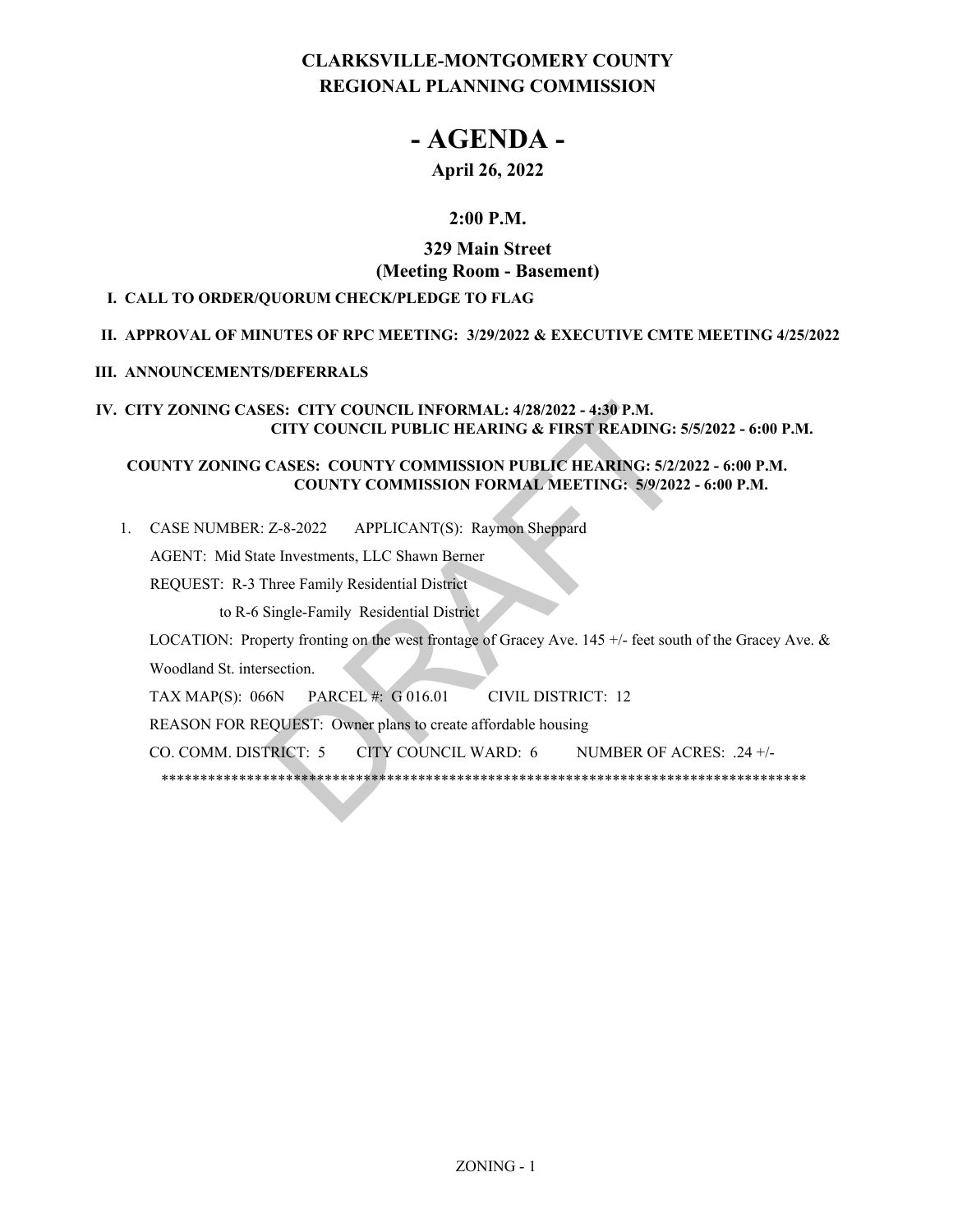APPLICANT(S): Frank Woodard AGENT: Syd Hedrick 2. CASE NUMBER: Z-16-2022

REQUEST: R-1 Single-Family Residential District **DEFERRED**

to R-4 Multiple-Family Residential District

LOCATION: A tract fronting on the east frontage of Warfield Blvd., 1,000 +/- feet south of the Warfield Blvd. & Rossview Rd. intersection.

TAX MAP(S): 056 PARCEL #: 038.00(po) CIVIL DISTRICT: 6

REASON FOR REQUEST: Owner seeks to rezone the portion of the parcel from R-1 to C-2 based on recent completion of Hwy 374, to allow for potential development at the highest & best use based on the central location & size of depth of parcel.

CO. COMM. DISTRICT: 1 CITY COUNCIL WARD: 11 NUMBER OF ACRES: 15.98 +/- \*\*\*\*\*\*\*\*\*\*\*\*\*\*\*\*\*\*\*\*\*\*\*\*\*\*\*\*\*\*\*\*\*\*\*\*\*\*\*\*\*\*\*\*\*\*\*\*\*\*\*\*\*\*\*\*\*\*\*\*\*\*\*\*\*\*\*\*\*\*\*\*\*\*\*\*\*\*\*\*\*\*\*

APPLICANT(S): Joe A Winn, Jr. AGENT: Jimmy Bagwell REQUEST: R-1A Single-Family Residential District 3. CASE NUMBER: Z-21-2022

to C-5 Highway & Arterial Commercial District / R-4 Multiple-Family Residential District LOCATION: Property fronting on the south frontage of Tiny Town Rd., 440  $+/-$  feet west of the Tiny Town Rd. & Tower Dr. intersection. TAX MAP(S): 007 PARCEL #: 011.00 CIVIL DISTRICT: 12 REASON FOR REQUEST: Best use of land CO. COMM. DISTRICT: 18 CITY COUNCIL WARD: 8 NUMBER OF ACRES: 8.48 +/- \*\*\*\*\*\*\*\*\*\*\*\*\*\*\*\*\*\*\*\*\*\*\*\*\*\*\*\*\*\*\*\*\*\*\*\*\*\*\*\*\*\*\*\*\*\*\*\*\*\*\*\*\*\*\*\*\*\*\*\*\*\*\*\*\*\*\*\*\*\*\*\*\*\*\*\*\*\*\*\*\*\*\* 2-21-2022 APPLICANT(S): Joe A Winn, Jr. AGENT: Jin<br>
Single-Family Residential District<br>
Highway & Arterial Commercial District /R-4 Multiple-Family Res<br>
berty fronting on the south frontage of Tiny Town Rd., 440 +/- feet v

APPLICANT(S): Luis Alicea AGENT: Kolt Milan REQUEST: R-2 Single-Family Residential District to R-6 Single-Family Residential District LOCATION: Property fronting on the west frontage of Eastland Dr., 285 +/- feet north of the Cumberland Dr. & Eastland Dr. intersection. TAX MAP(S): 079B PARCEL #: D 012.00 CIVIL DISTRICT: 12 REASON FOR REQUEST: None provided CO. COMM. DISTRICT: 4 CITY COUNCIL WARD: 6 NUMBER OF ACRES: 0.84 +/- \*\*\*\*\*\*\*\*\*\*\*\*\*\*\*\*\*\*\*\*\*\*\*\*\*\*\*\*\*\*\*\*\*\*\*\*\*\*\*\*\*\*\*\*\*\*\*\*\*\*\*\*\*\*\*\*\*\*\*\*\*\*\*\*\*\*\*\*\*\*\*\*\*\*\*\*\*\*\*\*\*\*\* 4. CASE NUMBER: Z-22-2022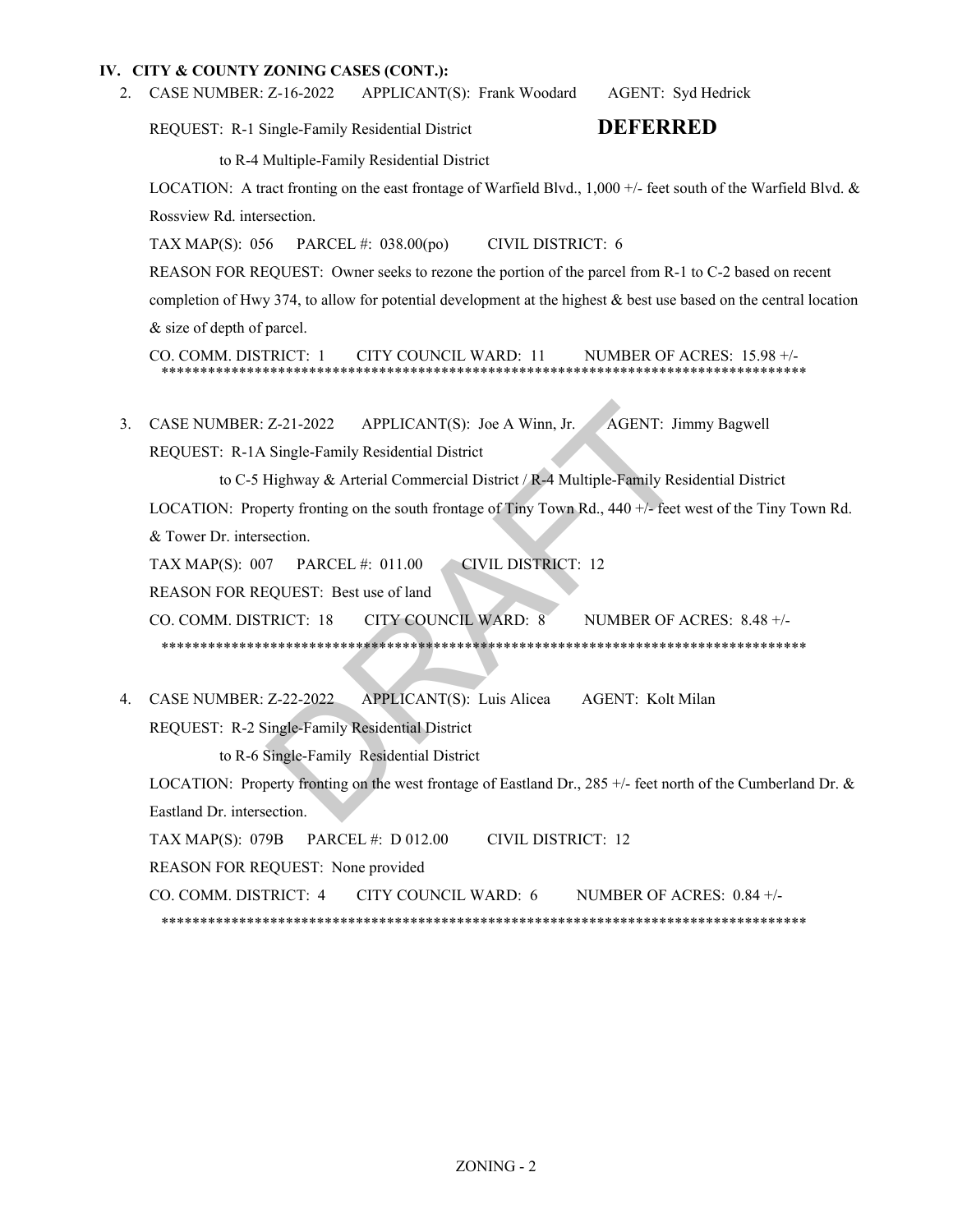APPLICANT(S): Robert W. Clark, Bill Mace Todd Harvey REQUEST: C-3 Regional Shopping Center District 5. CASE NUMBER: Z-23-2022

to C-5 Highway & Arterial Commercial District LOCATION: The property is located at the western temporary terminus of Merchants Blvd. TAX MAP(S): 041 PARCEL #: 063.00 (po) CIVIL DISTRICT: 6 REASON FOR REQUEST: Need the property rezoned in order to have a more variety of uses for the property. CO. COMM. DISTRICT: 14 CITY COUNCIL WARD: 11 NUMBER OF ACRES: 21.89 +/-

\*\*\*\*\*\*\*\*\*\*\*\*\*\*\*\*\*\*\*\*\*\*\*\*\*\*\*\*\*\*\*\*\*\*\*\*\*\*\*\*\*\*\*\*\*\*\*\*\*\*\*\*\*\*\*\*\*\*\*\*\*\*\*\*\*\*\*\*\*\*\*\*\*\*\*\*\*\*\*\*\*\*\*

APPLICANT(S): Habitat For Humanity AGENT: Syd Hedrick REQUEST: R-3 Three Family Residential District 6. CASE NUMBER: Z-24-2022

to R-6 Single-Family Residential District

LOCATION: Three parcels located at the southeast corner of the Dumas Dr. & Elm Hill Dr. intersection. TAX MAP(S): 080H PARCEL #: A 001.00, A 002.00, A 003.00 CIVIL DISTRICT: 12 REASON FOR REQUEST: 3 lots (adjacent) are bordered on 3 sides by streets, thus creating 2 corner lots that aren't large enough to build on because of front yard setbacks and utility easements. Replat to a site plan with a smaller middle lot and larger corner lots. The decreased width and reduced setbacks is provided by the R-6 zone. CO. COMM. DISTRICT: 21 CITY COUNCIL WARD: 6 NUMBER OF ACRES: 0.46 +/- \*\*\*\*\*\*\*\*\*\*\*\*\*\*\*\*\*\*\*\*\*\*\*\*\*\*\*\*\*\*\*\*\*\*\*\*\*\*\*\*\*\*\*\*\*\*\*\*\*\*\*\*\*\*\*\*\*\*\*\*\*\*\*\*\*\*\*\*\*\*\*\*\*\*\*\*\*\*\*\*\*\*\* 2212022 APPLICANT(S). Habital Formulating ACENTRICAL<br>
Single-Family Residential District<br>
ee parcels located at the southeast corner of the Dumas Dr. & Elm H<br>
0H PARCEL #: A 001.00, A 002.00, A 003.00 CIVIL DIS<br>
SQUEST: 3

APPLICANT(S): Jason Senseney REQUEST: C-2 General Commercial District 7. CASE NUMBER: Z-25-2022

to C-5 Highway & Arterial Commercial District LOCATION: A parcel located on the north frontage of Providence Blvd., South of E. St., 395+/- feet west of the Providence Blvd. & Oak St. intersection TAX MAP(S): 055H PARCEL #: H 006.00 CIVIL DISTRICT: 7 REASON FOR REQUEST: To comply with what is already there. Expand business. CO. COMM. DISTRICT: 13 CITY COUNCIL WARD: 4 NUMBER OF ACRES: 0.51 +/- \*\*\*\*\*\*\*\*\*\*\*\*\*\*\*\*\*\*\*\*\*\*\*\*\*\*\*\*\*\*\*\*\*\*\*\*\*\*\*\*\*\*\*\*\*\*\*\*\*\*\*\*\*\*\*\*\*\*\*\*\*\*\*\*\*\*\*\*\*\*\*\*\*\*\*\*\*\*\*\*\*\*\*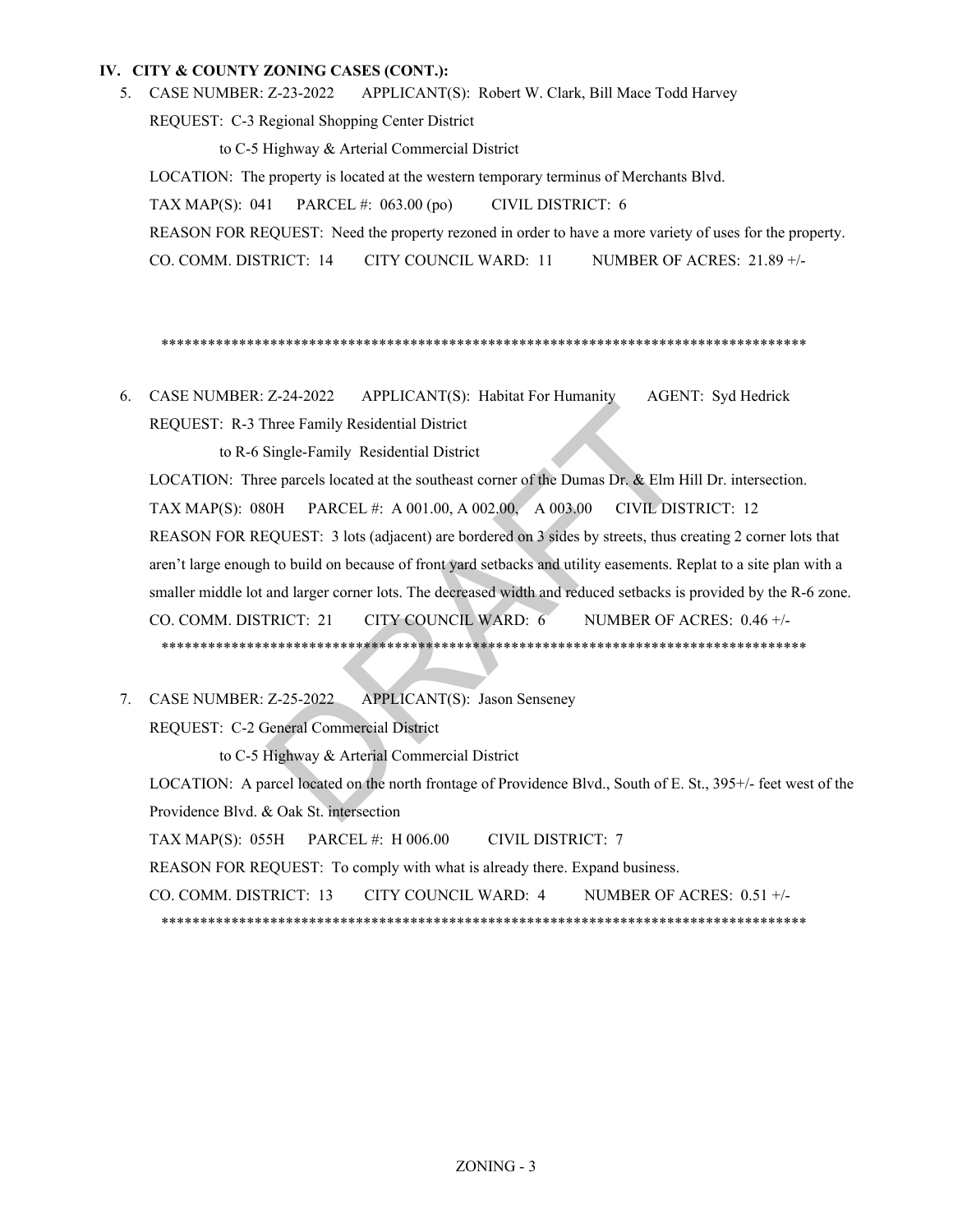8. CASE NUMBER: Z-26-2022 APPLICANT(S): Cody And Taylor Dahl

REQUEST: R-4 Multiple-Family Residential District /H-1 Historic Overlay District

to OP Office/Professional District /H-1 Historic Overlay District

LOCATION: A parcel fronting on the south frontage of Madison St.,  $400+\frac{1}{2}$  feet west of the Madison St. & Conroy Ave. intersection.

TAX MAP(S): 066K PARCEL #: M 015.00 p/o CIVIL DISTRICT: 12

REASON FOR REQUEST: Requesting to rezone the property to be able to use it as a title company & law office.

Other houses in the area are already used for offices, was previously allowed for in R-4, but not currently.

CO. COMM. DISTRICT: 5 CITY COUNCIL WARD: 6 NUMBER OF ACRES: 0.33 +/-

\*\*\*\*\*\*\*\*\*\*\*\*\*\*\*\*\*\*\*\*\*\*\*\*\*\*\*\*\*\*\*\*\*\*\*\*\*\*\*\*\*\*\*\*\*\*\*\*\*\*\*\*\*\*\*\*\*\*\*\*\*\*\*\*\*\*\*\*\*\*\*\*\*\*\*\*\*\*\*\*\*\*\*

9. CASE NUMBER: Z-27-2022 APPLICANT(S): Southern Heritage Properties, Inc. Johnathan Ross, Pres. REQUEST: O-1 Office District 21 2022 ATTENCHAT(0). Solation Hendge Hyperics, meta-<br>
Single-Family Residential District<br>
arcel located at the northwest corner of the E St. & Oak St. intersection<br>
FARCEL #: J 014.00 CIVIL DISTRICT: 7<br>
CQUEST: To create

to R-6 Single-Family Residential District

LOCATION: A parcel located at the northwest corner of the E St. & Oak St. intersection.

TAX MAP(S): 055H PARCEL #: J 014.00 CIVIL DISTRICT: 7

REASON FOR REQUEST: To create affordable housing lots in Clarksville.

CO. COMM. DISTRICT: 13 CITY COUNCIL WARD: 4 NUMBER OF ACRES: 1.46 +/-

\*\*\*\*\*\*\*\*\*\*\*\*\*\*\*\*\*\*\*\*\*\*\*\*\*\*\*\*\*\*\*\*\*\*\*\*\*\*\*\*\*\*\*\*\*\*\*\*\*\*\*\*\*\*\*\*\*\*\*\*\*\*\*\*\*\*\*\*\*\*\*\*\*\*\*\*\*\*\*\*\*\*\*

CASE NUMBER: Z-28-2022 APPLICANT(S): Reda Homebuilders Inc

10. REQUEST: R-1 Single-Family Residential District

to R-4 Multiple-Family Residential District

LOCATION: A tract located at the eastern terminus of Cave Springs Rd.

TAX MAP(S): 054 D PARCEL #: C 001.01 p/o 054E A 027.00 CIVIL DISTRICT: 7

REASON FOR REQUEST: This is an extension of the existing zone classification from the North and East

CO. COMM. DISTRICT: 13 CITY COUNCIL WARD: 4 NUMBER OF ACRES: 10.18 +/- \*\*\*\*\*\*\*\*\*\*\*\*\*\*\*\*\*\*\*\*\*\*\*\*\*\*\*\*\*\*\*\*\*\*\*\*\*\*\*\*\*\*\*\*\*\*\*\*\*\*\*\*\*\*\*\*\*\*\*\*\*\*\*\*\*\*\*\*\*\*\*\*\*\*\*\*\*\*\*\*\*\*\*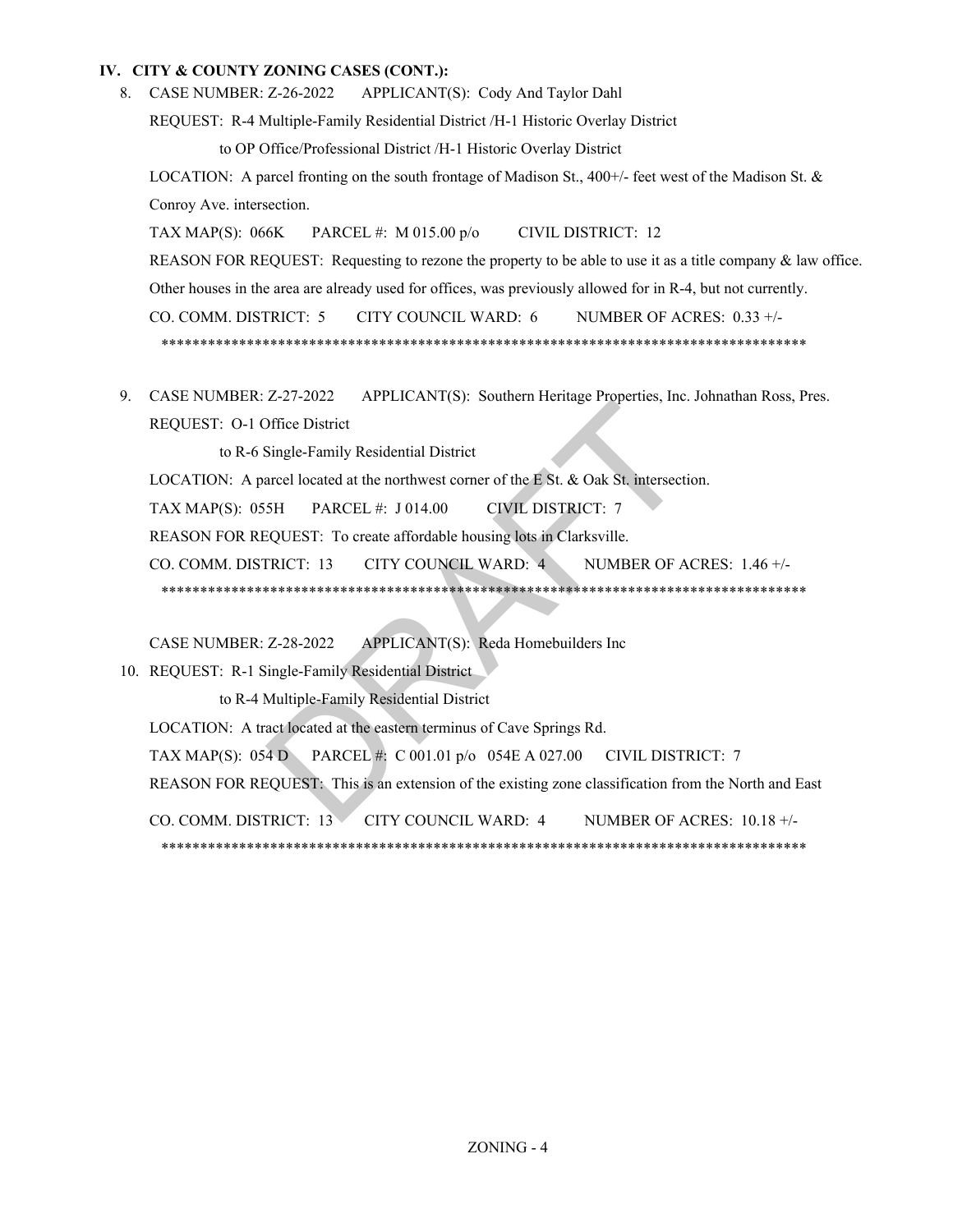APPLICANT(S): Roy Miller AGENT: Mark Holleman 11. CASE NUMBER: Z-29-2022

REQUEST: R-1 Single-Family Residential District

to R-5 Residential District

LOCATION: A portion of the tract fronting on the south frontage of Ashland City Rd., 440+/- feet east of the Ashland City Rd. & Glenstone Blvd. intersection.

TAX MAP(S): 088 PARCEL #: 121.00 p/o CIVIL DISTRICT: 11

REASON FOR REQUEST: To build owner occupied townhomes in the proposed subdivision to offer a mixture of housing types in the development.

CO. COMM. DISTRICT: 3 CITY COUNCIL WARD: 7 NUMBER OF ACRES: 6.23 +/- \*\*\*\*\*\*\*\*\*\*\*\*\*\*\*\*\*\*\*\*\*\*\*\*\*\*\*\*\*\*\*\*\*\*\*\*\*\*\*\*\*\*\*\*\*\*\*\*\*\*\*\*\*\*\*\*\*\*\*\*\*\*\*\*\*\*\*\*\*\*\*\*\*\*\*\*\*\*\*\*\*\*\*

12. CASE NUMBER: Z-30-2022 APPLICANT(S): Tanner Properties AGENT: Akshar Patel REQUEST: R-1 Single-Family Residential District

to C-2 General Commercial District / R-4 Multiple-Family Residential District

LOCATION: A tract fronting on the north frontage of Rossview Rd., 1,000+/- feet west of the Rossview Rd. & Powell Rd. intersection.

TAX MAP(S): 057 PARCEL #: 016.02 CIVIL DISTRICT: 6

REASON FOR REQUEST: To allow for a mixed use development with commercial uses along Rossview Road and multi-family on the north side of property.

CO. COMM. DISTRICT: 19 CITY COUNCIL WARD: 11 NUMBER OF ACRES: 10.17 \*\*\*\*\*\*\*\*\*\*\*\*\*\*\*\*\*\*\*\*\*\*\*\*\*\*\*\*\*\*\*\*\*\*\*\*\*\*\*\*\*\*\*\*\*\*\*\*\*\*\*\*\*\*\*\*\*\*\*\*\*\*\*\*\*\*\*\*\*\*\*\*\*\*\*\*\*\*\*\*\*\*\* E SO 2022 APPLICANT(9). Tailnet Troperats ASENT: 1<br>
Single-Family Residential District<br>
General Commercial District / R-4 Multiple-Family Residential Dist<br>
act fronting on the north frontage of Rossyiew Rd., 1,000+/- feet

13. CASE NUMBER: Z-31-2022 APPLICANT(S): Singletary Investments AGENT: Bert Singletary REQUEST: R-4 Multiple-Family Residential District

to PUD Planned Unit Development Residential District

LOCATION: Two lots located south of the Professional Park Dr. & Stowe Ct. intersection.

TAX MAP(S): 040G PARCEL #: A 014.00 & 015.00 CIVIL DISTRICT: 6

REASON FOR REQUEST: The proposed land use is described on the preliminary PUD plan will provide a buffer between the surrounding mixture of land uses.

CO. COMM. DISTRICT: 1 CITY COUNCIL WARD: 11 NUMBER OF ACRES: 4.42 \*\*\*\*\*\*\*\*\*\*\*\*\*\*\*\*\*\*\*\*\*\*\*\*\*\*\*\*\*\*\*\*\*\*\*\*\*\*\*\*\*\*\*\*\*\*\*\*\*\*\*\*\*\*\*\*\*\*\*\*\*\*\*\*\*\*\*\*\*\*\*\*\*\*\*\*\*\*\*\*\*\*\*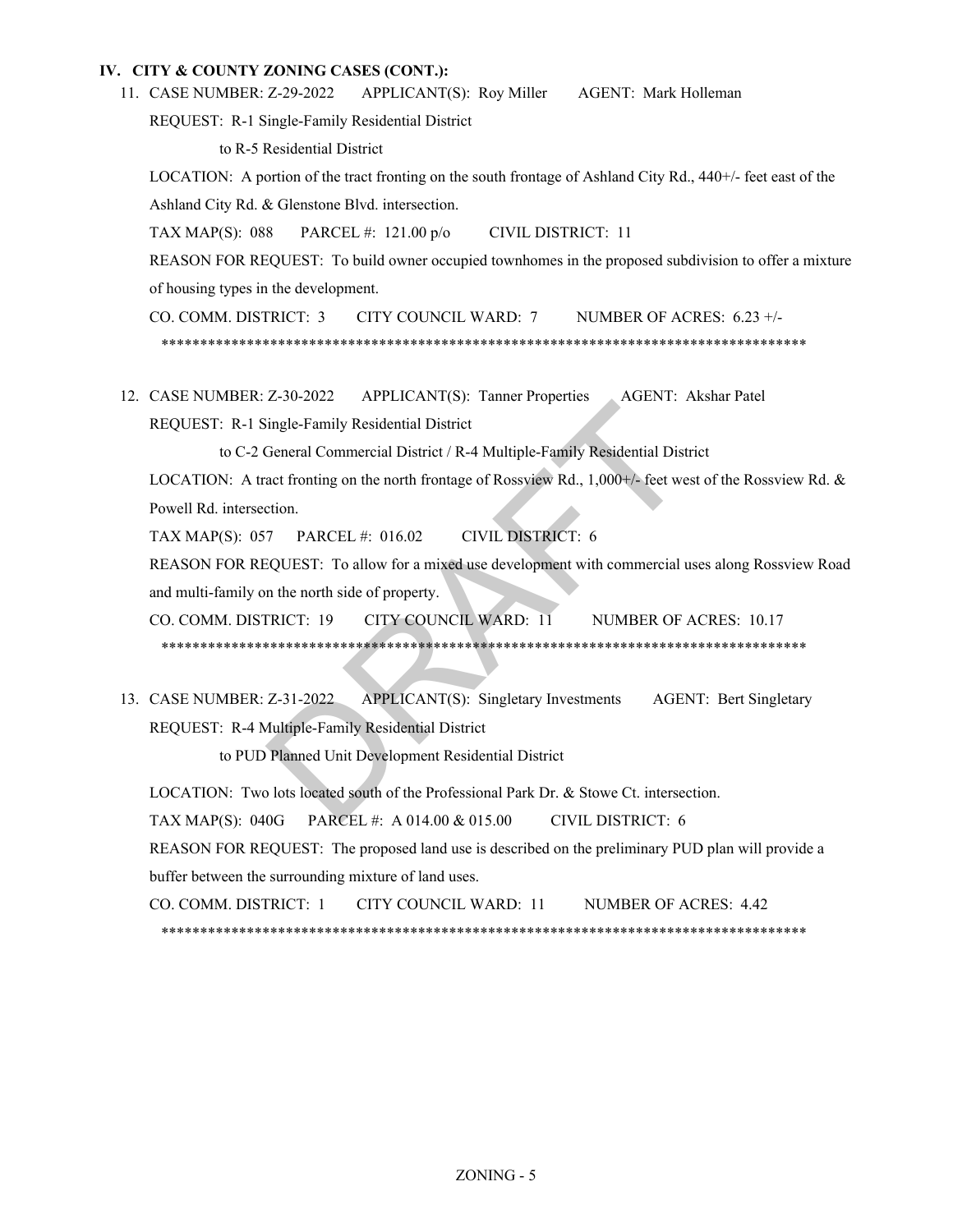APPLICANT(S): Rossview Farms, LLC AGENT: James E. Bagwell REQUEST: O-1 Office District / AG Agricultural District / E-1 Single Family Estate District 14. CASE NUMBER: CZ-9-2022

to MXU-PUD Mixed Use Planned Unit Development District

LOCATION: Property fronting on the south frontage of Rossview Rd., south of the Rossview Rd. & Kirkwood Rd. intersection.

TAX MAP(S): 039 PARCEL #: 032.00 032.02 CIVIL DISTRICT: 1

REASON FOR REQUEST: Highest and best use of property

CO. COMM. DISTRICT: 19 CITY COUNCIL WARD: N/A NUMBER OF ACRES: 307.4 +/-

\*\*\*\*\*\*\*\*\*\*\*\*\*\*\*\*\*\*\*\*\*\*\*\*\*\*\*\*\*\*\*\*\*\*\*\*\*\*\*\*\*\*\*\*\*\*\*\*\*\*\*\*\*\*\*\*\*\*\*\*\*\*\*\*\*\*\*\*\*\*\*\*\*\*\*\*\*\*\*\*\*\*\*

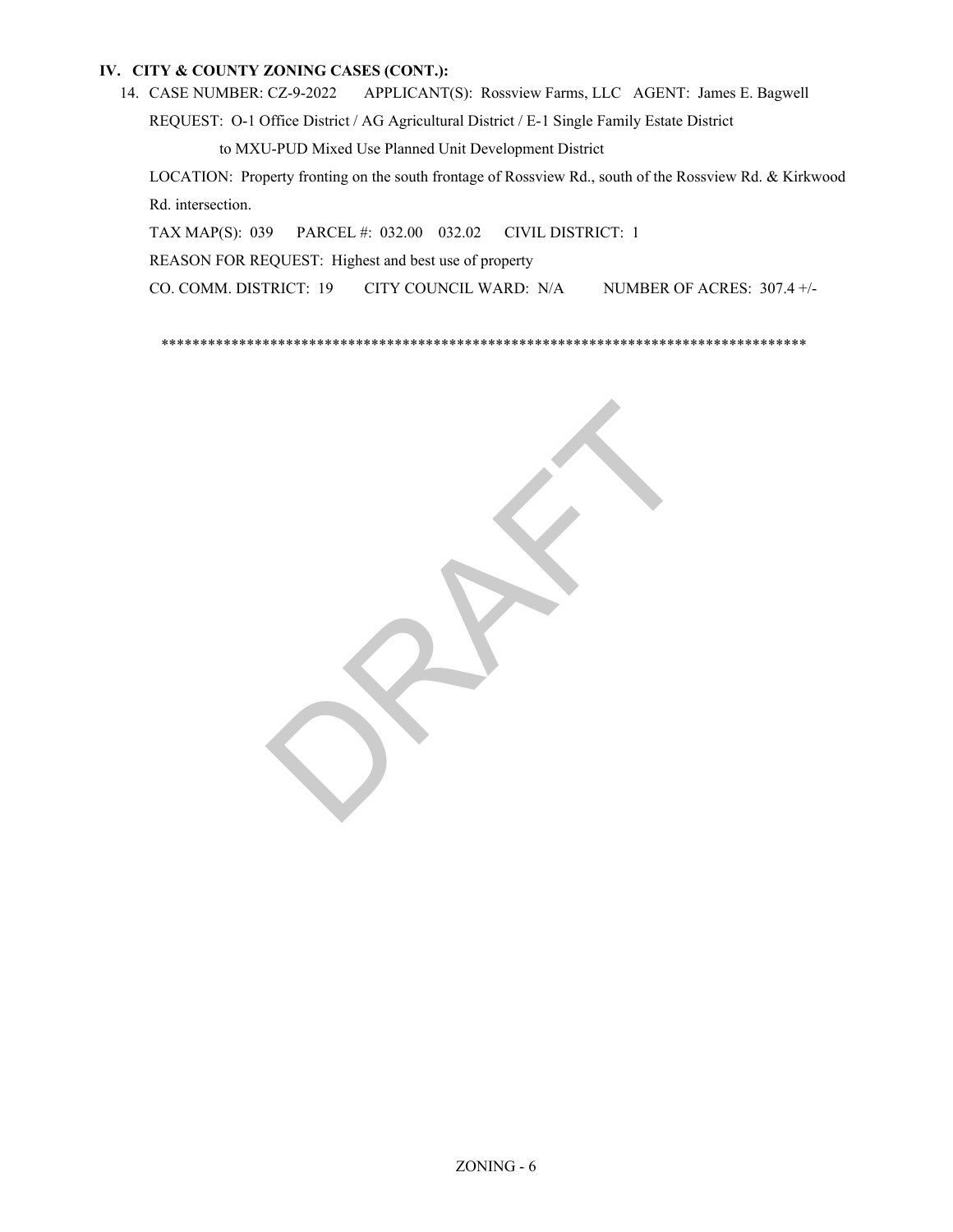**All items in this portion of the agenda are considered to be routine or non-controversial by the Staff and Regional Planning Commission and may be approved by one motion; however, a member of the audience, Commission, or staff may request that an item be removed for separate consideration:** 

#### **V. SUBDIVISIONS:**

| 1.                                                                                                                                                                                         | APPLICANT/OWNER: HAYES AND ASSOCIATES<br><b>CASE NUMBER: S-133-2021</b>                                |  |  |                                            |                                                                       |  |  |
|--------------------------------------------------------------------------------------------------------------------------------------------------------------------------------------------|--------------------------------------------------------------------------------------------------------|--|--|--------------------------------------------|-----------------------------------------------------------------------|--|--|
| REQUEST: Final Plat Approval of OAK PLAINS ESTATES<br>LOCATION: East of Ashland City Road, west of and adjacent to Old oak Plains Road, approximately 350                                  |                                                                                                        |  |  |                                            |                                                                       |  |  |
|                                                                                                                                                                                            |                                                                                                        |  |  |                                            | feet north of the intersection of Old Oak Plains and Oak Plains Road. |  |  |
|                                                                                                                                                                                            | MAP: 126<br><b>PARCEL: 066.00</b><br>ACREAGE: 52.08 +/-                                                |  |  |                                            |                                                                       |  |  |
|                                                                                                                                                                                            | # OF LOTS: $37 +/-$<br>CIVIL DISTRICT(S): 14                                                           |  |  |                                            |                                                                       |  |  |
|                                                                                                                                                                                            | <b>GROWTH PLAN: RA</b><br>ZONING: E-1                                                                  |  |  |                                            |                                                                       |  |  |
| 2.                                                                                                                                                                                         | CASE NUMBER: S-12-2022<br>APPLICANT/OWNER: BLAST PROPERTIES GP                                         |  |  |                                            |                                                                       |  |  |
|                                                                                                                                                                                            | REQUEST: Preliminary Plat Approval of BLAST PROPERTIES<br>WITHDRAWN                                    |  |  |                                            |                                                                       |  |  |
| LOCATION: South of Dunlop Road, North of and adjacent International Blvd, approximately 100 feet                                                                                           |                                                                                                        |  |  |                                            |                                                                       |  |  |
| northwest of 2125 International Blvd.                                                                                                                                                      |                                                                                                        |  |  |                                            |                                                                       |  |  |
|                                                                                                                                                                                            | <b>PARCEL: 021.00</b><br>ACREAGE: $11.01 +/-$<br>MAP: 039                                              |  |  |                                            |                                                                       |  |  |
|                                                                                                                                                                                            | # OF LOTS: $7 +/-$<br>CIVIL DISTRICT(S): 6                                                             |  |  |                                            |                                                                       |  |  |
| ZONING: M-2<br><b>GROWTH PLAN: RA</b>                                                                                                                                                      |                                                                                                        |  |  |                                            |                                                                       |  |  |
|                                                                                                                                                                                            |                                                                                                        |  |  |                                            |                                                                       |  |  |
|                                                                                                                                                                                            |                                                                                                        |  |  |                                            |                                                                       |  |  |
| 3.                                                                                                                                                                                         | CASE NUMBER: S-17-2022<br>APPLICANT/OWNER: BLICK HOMES LLC                                             |  |  |                                            |                                                                       |  |  |
|                                                                                                                                                                                            | REQUEST: Preliminary Replat Approval of REPLAT OF MILLSWOOD ESTATES SECTION 3 LOTS 51                  |  |  |                                            |                                                                       |  |  |
| & 52 & PRELIMINARY LOTS 62 & 63<br>LOCATION: South of Ringgold Rd, east of and adjacent to the terminus of Calloway Drive<br>PARCEL: F 014.00, F 015.00<br>ACREAGE: $.96 +/-$<br>MAP: 030J |                                                                                                        |  |  |                                            |                                                                       |  |  |
|                                                                                                                                                                                            |                                                                                                        |  |  | # OF LOTS: $4 +/-$<br>CIVIL DISTRICT(S): 3 |                                                                       |  |  |
|                                                                                                                                                                                            |                                                                                                        |  |  | <b>GROWTH PLAN: CITY</b><br>ZONING: R-2    |                                                                       |  |  |
|                                                                                                                                                                                            |                                                                                                        |  |  |                                            |                                                                       |  |  |
|                                                                                                                                                                                            |                                                                                                        |  |  |                                            |                                                                       |  |  |
| 4.                                                                                                                                                                                         | CASE NUMBER: S-24-2022<br>APPLICANT/OWNER: DENNIS VANWORMER                                            |  |  |                                            |                                                                       |  |  |
|                                                                                                                                                                                            | REQUEST: Preliminary Plat Approval of CHURCH STREET ROW                                                |  |  |                                            |                                                                       |  |  |
|                                                                                                                                                                                            | LOCATION: South of High Street, west of Cumberland Drive, north of and adjacent to Church Street, east |  |  |                                            |                                                                       |  |  |
|                                                                                                                                                                                            | of and adjacent to Forest Street.                                                                      |  |  |                                            |                                                                       |  |  |
|                                                                                                                                                                                            | <b>MAP: 066N</b><br>PARCEL: C 009.00<br>ACREAGE: $0.59 +/-$                                            |  |  |                                            |                                                                       |  |  |
|                                                                                                                                                                                            | # OF LOTS: $7 +/-$<br>CIVIL DISTRICT(S): 12                                                            |  |  |                                            |                                                                       |  |  |
| ZONING: $R-6$<br><b>GROWTH PLAN: CITY</b>                                                                                                                                                  |                                                                                                        |  |  |                                            |                                                                       |  |  |
|                                                                                                                                                                                            |                                                                                                        |  |  |                                            |                                                                       |  |  |
|                                                                                                                                                                                            |                                                                                                        |  |  |                                            |                                                                       |  |  |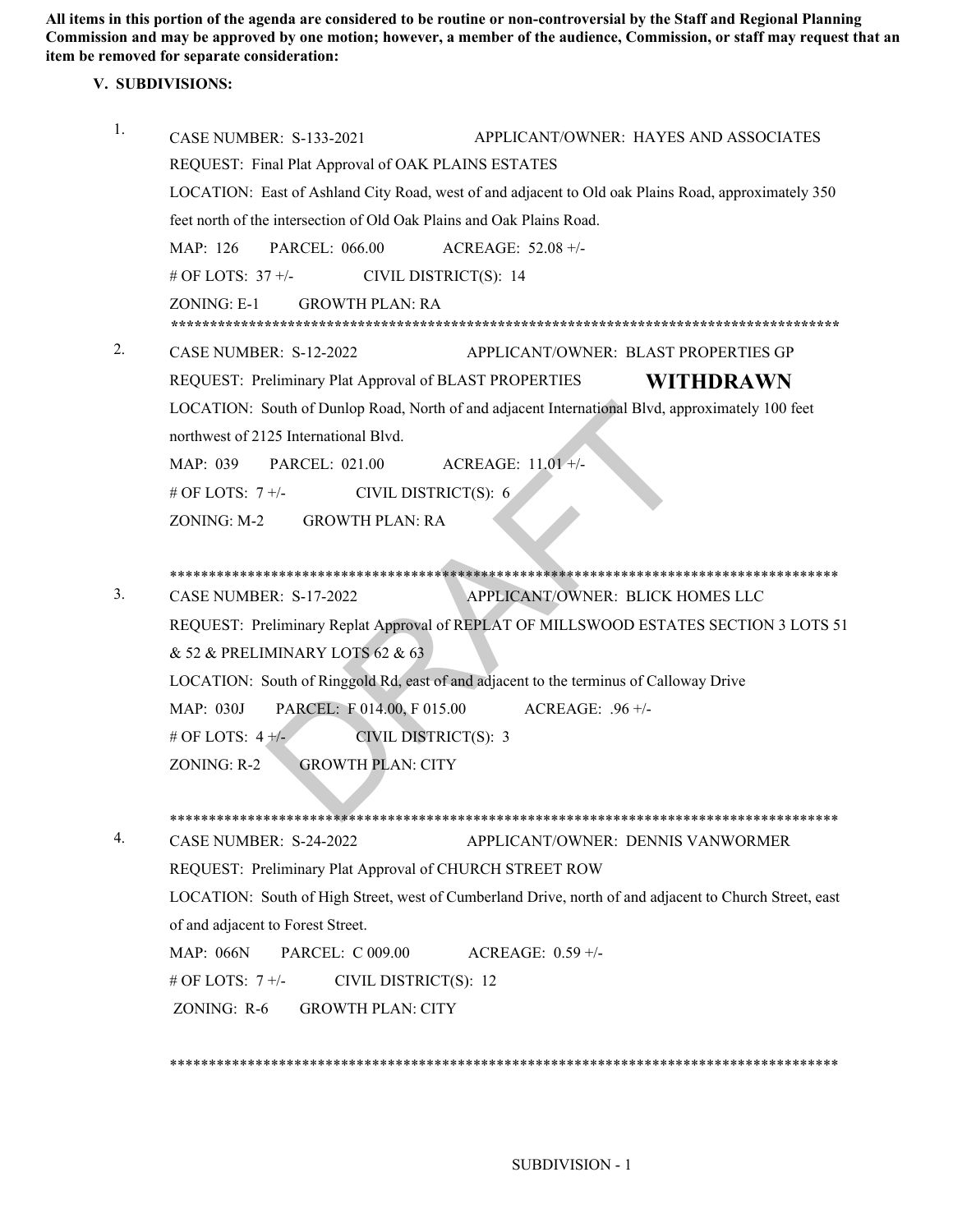#### **V. SUBDIVISIONS (CONT.):**

- CASE NUMBER: S-25-2022 APPLICANT/OWNER: HUNTER WILL & CODY HEGGIE REQUEST: Preliminary Plat Approval of GRACELAND GROVE LOCATION: North of Ashland City Road, east of Circle Drive, south of and adjacent to Via Drive, approximately 110 feet north and east of the Circle Drive and Via Drive intersection. MAP: 080k PARCEL: A 030.00 ACREAGE: 2.14 +/- # OF LOTS: 9 +/- ZONING: R-6 CIVIL DISTRICT(S): 11 GROWTH PLAN: CITY 5. 6. **\*\*\*\*\*\*\*\*\*\*\*\*\*\*\*\*\*\*\*\*\*\*\*\*\*\*\*\*\*\*\*\*\*\*\*\*\*\*\*\*\*\*\*\*\*\*\*\*\*\*\*\*\*\*\*\*\*\*\*\*\*\*\*\*\*\*\*\*\*\*\*\*\*\*\*\*\*\*\*\*\*\*\*\*\*** CASE NUMBER: S-26-2022
	- \*\*\*\*\*\*\*\*\*\*\*\*\*\*\*\*\*\*\*\*\*\*\*\*\*\*\*\*\*\*\*\*\*\*\*\*\*\*\*\*\*\*\*\*\*\*\*\*\*\*\*\*\*\*\*\*\*\*\*\*\*\*\*\*\*\*\*\*\*\*\*\*\*\*\*\*\*\*\*\*\*\*\*\*\*\* MAP: 040 PARCEL: 004.01 (portion) ACREAGE: 7.3 +/-  $\#$  OF LOTS:  $1 +/-$  CIVIL DISTRICT(S): 6 ZONING: C-5 GROWTH PLAN: CITY APPLICANT/OWNER: INDUSTRIAL DEVELOPMENT BOARD OF MONTGOMERY COUNTY REQUEST: Preliminary Plat Approval of NORTH CHESAPEAKE LANE LOCATION: North of and adjacent to Dunlop Lane, west of Interstate 24, east of Ted A Crozier Sr. Blvd, approximately 100 feet north of the intersection of Chesapeake Lane and Ted Crozier Sr. Boulevard. **\*\*\*\*\*\*\*\*\*\*\*\*\*\*\*\*\*\*\*\*\*\*\*\*\*\*\*\*\*\*\*\*\*\*\*\*\*\*\*\*\*\*\*\*\*\*\*\*\*\*\*\*\*\*\*\*\*\*\*\*\*\*\*\*\*\*\*\*\*\*\*\*\*\*\*\*\*\*\*\*\*\*\*\*** eliminary Plat Approval of NORTH CHESAPEAKE LANE<br>
	North of and adjacent to Dunlop Lane, west of Interstate 24, east of 1<br>
	100 feet north of the intersection of Chesapeake Lane and Ted Crozi<br>
	PARCEL: 004.01 (portion) ACREAG

\*\*\*\*\*\*\*\*\*\*\*\*\*\*\*\*\*\*\*\*\*\*\*\*\*\*\*\*\*\*\*\*\*\*\*\*\*\*\*\*\*\*\*\*\*\*\*\*\*\*\*\*\*\*\*\*\*\*\*\*\*\*\*\*\*\*\*\*\*\*\*\*\*\*\*\*\*\*\*\*\*\*\*\*\*\*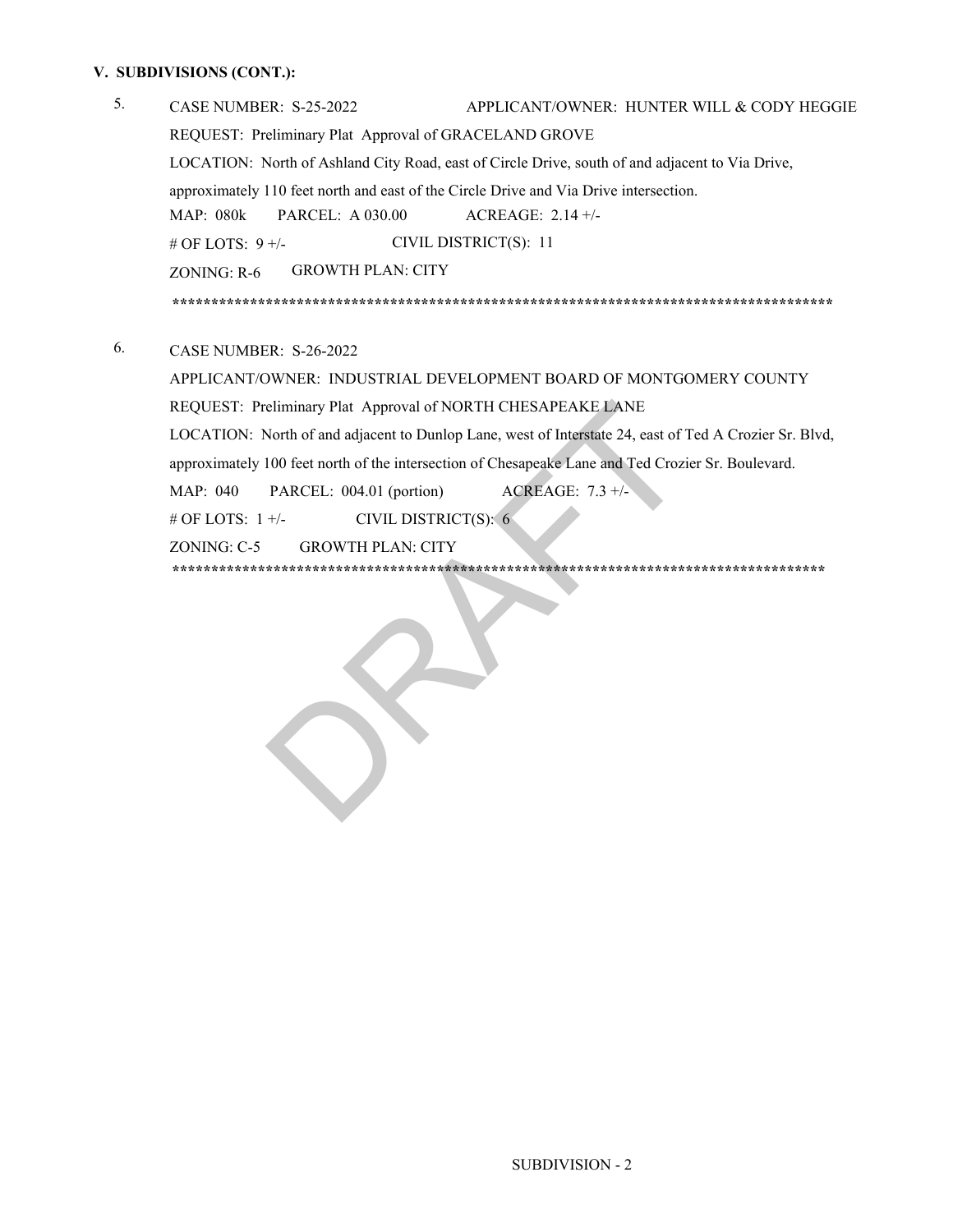**All items in this portion of the agenda are considered to be routine or non-controversial by the Staff and Regional Planning Commission and may be approved by one motion; however, a member of the audience, Commission, or staff may request that an item be removed for separate consideration:** 

#### **VI. SITE REVIEWS, ABANDONMENTS AND/OR DRIVEWAY ACCESS:**

|  | CASE NUMBER: SR-6-2022                                                   |  | <b>APPLICANT:</b> Volunteer Strategic Properties |  |
|--|--------------------------------------------------------------------------|--|--------------------------------------------------|--|
|  | AGENT: TTL, Inc.                                                         |  |                                                  |  |
|  | DEVELOPMENT: Wyatt Johnson Subaru<br>PROPOSED USE: Car Dealership/Retail |  |                                                  |  |
|  |                                                                          |  |                                                  |  |
|  | LOCATION: Trenton Road                                                   |  |                                                  |  |
|  | MAP: 041, 039.00 (portion of)                                            |  | ACREAGE: 10.30 CIVIL DISTRICT: 6                 |  |
|  |                                                                          |  |                                                  |  |
|  |                                                                          |  |                                                  |  |

- CASE NUMBER: SR-14-2022 APPLICANT: Todd Morris 2. AGENT: Houston Smith DEVELOPMENT: 412 Tiny Town Storage PROPOSED USE: Storage/Warehouse LOCATION: 412 Tiny Town Road MAP: 006, 001.11 ACREAGE: 10.6 +/- CIVIL DISTRICT: 3 \*\*\*\*\*\*\*\*\*\*\*\*\*\*\*\*\*\*\*\*\*\*\*\*\*\*\*\*\*\*\*\*\*\*\*\*\*\*\*\*\*\*\*\*\*\*\*\*\*\*\*\*\*\*\*\*\*\*\*\*\*\*\*\*\*\*\*\*\*\*\*\*\*\*\*\*\*\*\*\*\*\*\*\*\*\*\*\*\*\*\*
- CASE NUMBER: SR-22-2022 APPLICANT: David Smith 3. AGENT: Houston Smith DEVELOPMENT: Harper Road Office Building PROPOSED USE: Office/Retail LOCATION: Harper Road MAP: 081, 165.00 ACREAGE: 2.53 CIVIL DISTRICT: 11 \*\*\*\*\*\*\*\*\*\*\*\*\*\*\*\*\*\*\*\*\*\*\*\*\*\*\*\*\*\*\*\*\*\*\*\*\*\*\*\*\*\*\*\*\*\*\*\*\*\*\*\*\*\*\*\*\*\*\*\*\*\*\*\*\*\*\*\*\*\*\*\*\*\*\*\*\*\*\*\*\*\*\*\*\*\*\*\*\*\*\* T: 412 Tiny Town Storage<br>
E: Storage/Warehouse<br>
12 Tiny Town Road<br>
11 ACREAGE: 10.6 +/- CIVIL DISTRICT: 3<br>
R: SR-22-2022 APPLICANT: David Smith<br>
on Smith<br>
T: Harper Road Office Building<br>
E: Office/Retail<br>
arper Road<br>
00 AC

SITE REVIEW - 1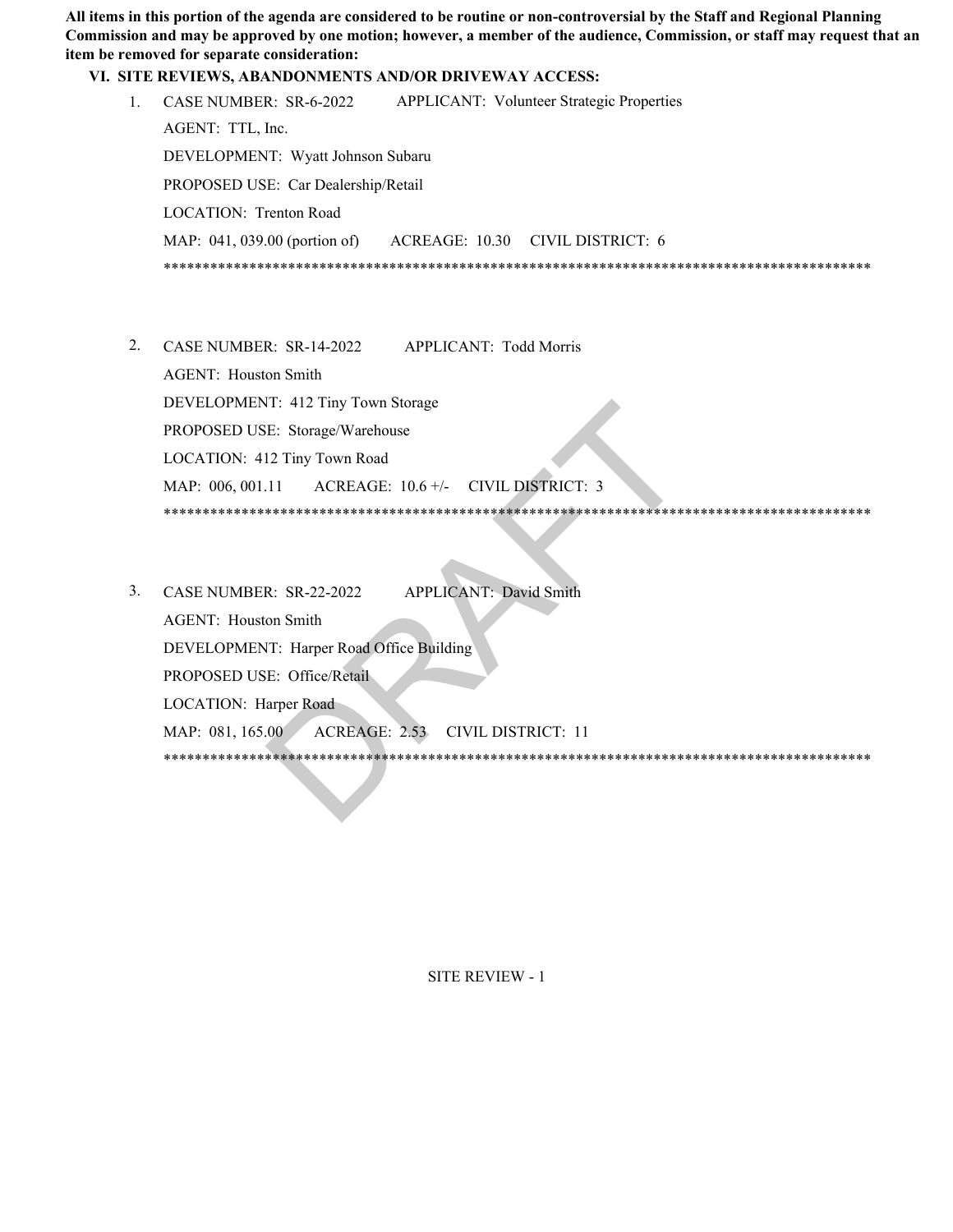#### **VI SITE REVIEWS, ABANDONMENTS AND/OR DRIVEWAY ACCESS (CONT.):** 4/26/2022

- CASE NUMBER: SR-23-2022 APPLICANT: Elite Sports Management AGENT: Cal Burchett DEVELOPMENT: Elite Sports Management PROPOSED USE: Commercial Recreation LOCATION: Madison St. West of Old Farmers Road and East of Carney Road MAP: 081, 033.00 ACREAGE: 23.55 CIVIL DISTRICT: 11 \*\*\*\*\*\*\*\*\*\*\*\*\*\*\*\*\*\*\*\*\*\*\*\*\*\*\*\*\*\*\*\*\*\*\*\*\*\*\*\*\*\*\*\*\*\*\*\*\*\*\*\*\*\*\*\*\*\*\*\*\*\*\*\*\*\*\*\*\*\*\*\*\*\*\*\*\*\*\*\*\*\*\*\*\*\*\*\*\*\*\* 4.
- CASE NUMBER: SR-24-2022 APPLICANT: Valore Residential 5. AGENT: Cal Burchett DEVELOPMENT: 2780 Madison St. Apartments PROPOSED USE: Multifamily LOCATION: 2780 Madison Street MAP: 081, 118.00 ACREAGE: 23.8 CIVIL DISTRICT: 11 \*\*\*\*\*\*\*\*\*\*\*\*\*\*\*\*\*\*\*\*\*\*\*\*\*\*\*\*\*\*\*\*\*\*\*\*\*\*\*\*\*\*\*\*\*\*\*\*\*\*\*\*\*\*\*\*\*\*\*\*\*\*\*\*\*\*\*\*\*\*\*\*\*\*\*\*\*\*\*\*\*\*\*\*\*\*\*\*\*\*\*
- APPLICANT: Titan Realty Group AGENT: Cal Burchett DEVELOPMENT: Titan Realty Storage PROPOSED USE: Warehouse/Storage LOCATION: Tiny Town Road MAP: 006, 001.03 ACREAGE: 12.7 CIVIL DISTRICT: 3 \*\*\*\*\*\*\*\*\*\*\*\*\*\*\*\*\*\*\*\*\*\*\*\*\*\*\*\*\*\*\*\*\*\*\*\*\*\*\*\*\*\*\*\*\*\*\*\*\*\*\*\*\*\*\*\*\*\*\*\*\*\*\*\*\*\*\*\*\*\*\*\*\*\*\*\*\*\*\*\*\*\*\*\*\*\*\*\*\*\*\* 6. CASE NUMBER: SR-25-2022 **DEFERRED** T. 2760 Madison St. Apartments<br>
E: Multifamily<br>
780 Madison Street<br>
00 ACREAGE: 23.8 CIVIL DISTRICT: 11<br>
11. 2760 Madison Street<br>
00 ACREAGE: 23.8 CIVIL DISTRICT: 11<br>
11. Titan Realty Storage<br>
R: SR-25-2022 APPLICANT: Tita

SITE REVIEW - 2